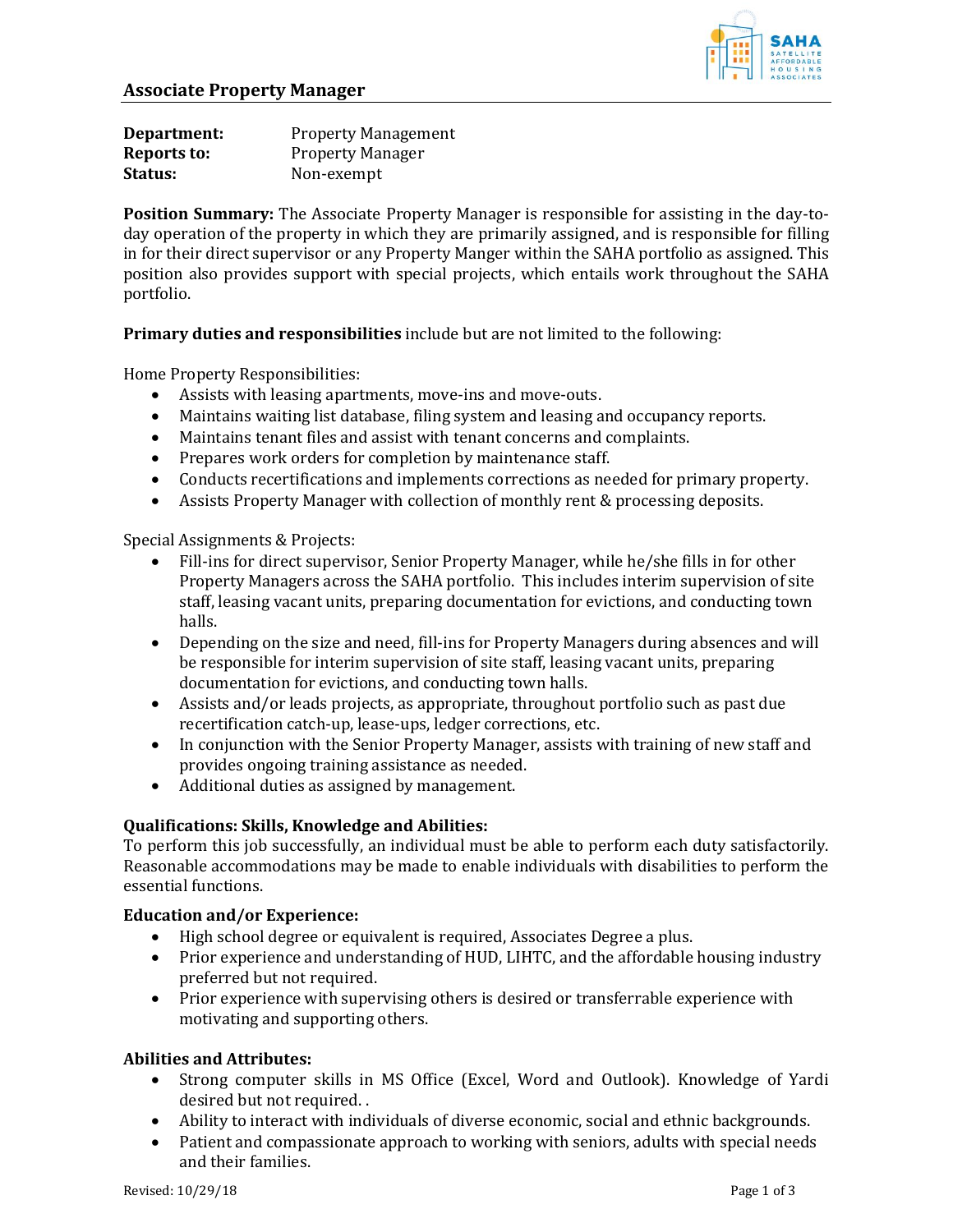- Excellent written and oral communication skills *(a writing sample may be required).*
- English fluency is required to interact with applicants, tenants, vendors, and employees. Ability to speak Cantonese, Mandarin or Spanish a plus.
- High attention to detail and strong organizational skills with the ability to perform multiple functions simultaneously in a timely manner.
- Must be able to work independently and exercise strong leadership skills as will fill-in for Property Managers as needed.
- Must be pro-active in identifying and proposing solutions with the ability to exercise sound judgement in all matters.
- Must be able to receive & follow through on verbal information/instructions over the phone, via e-mail and in person as supervisor & management is not on site.
- Must be able to be aware of the sounds made by emergency equipment and take appropriate action.
- Must be able to detect foreign/unpleasant odors while walking through buildings, such as a natural gas leak.
- Must be able to travel to all SAHA locations to carry out duties and responsibilities associated with position.
- This position requires initiative and follow-through on all tasks.

# **Certifications or Licenses:**

- CA Driver License -- driving is required (DMV check will be conducted).
- Certified Occupancy Specialist (COS) and Certified Tax Credit Specialist depending on property and regulatory structure  $or$  attainment of within six  $(6)$  months of hire. Training is provided.

# **Supervisory Responsibilities:**

 Indirectly supervises site property management staff in the absence of Property Manager. Also interacts and works in conjunction with on-site Service Coordinator on related tenant issues and activities; however, does not directly supervise.

# **Mathematical Skills:**

 Ability to add, subtract, multiply and divide, using whole numbers, fractions, and decimals. Ability to compute rate, ratio, and percent.

# **Physical Demands:**

- Simple grasping and fine manipulation, sitting at a desk, and using a telephone for extended periods of time.
- Approximately 40 percent of the job is done sitting, 30 percent standing and 30 percent walking. Frequently walks, stoops, bends, squats (to retrieve files or pick up debris). Climbs stairs, walks on uneven ground, and reaches at, below, or above shoulder level.
- Frequent face-to-face interactions with residents/staff/visitors and must speak clearly and articulate with extreme accuracy to give directions, talk on the phone, etc.
- Occasionally may lift and push items up to 25 lbs, climb ladders, kneel, twist, or grasp/pull/carry/push equipment such as janitorial carts, vacuums, brooms, or mops. Must occasionally withstand heights up to the number of stories in the building. Assistant Property Manager must be able to independently get to all areas of the property (including roof).

## **Work Environment:**

- This job is mainly conducted in an apartment complex where noise and temperature variations are minimal. Considerable stress may occur.
- Approximately 30% of this position includes traveling throughout the Bay Area, mainly to other SAHA properties. Reliable means of transportation is required as may need to transport files and materials as necessary.